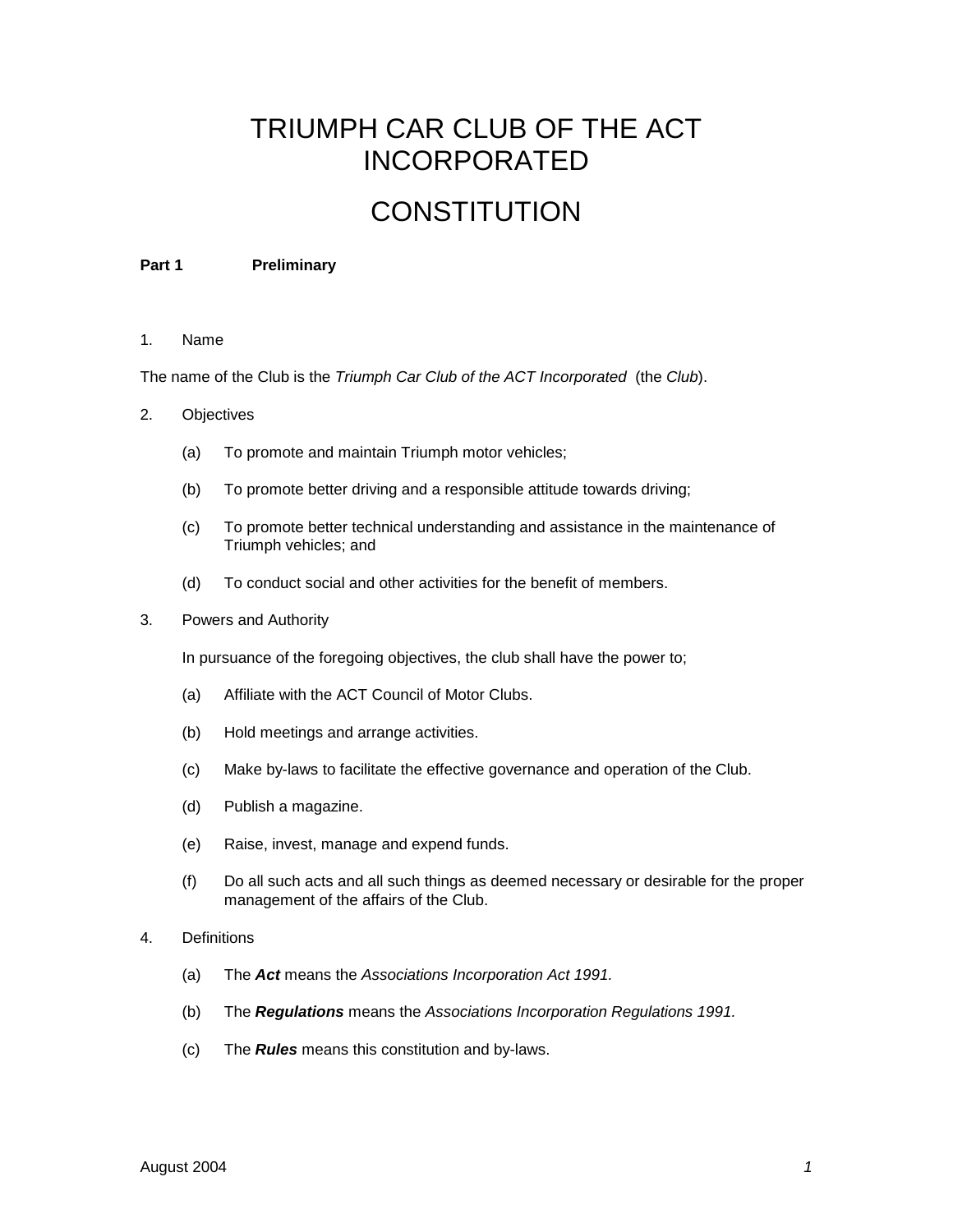# **Part 2 Membership**

#### 5. Membership

Membership is open to all persons having an interest in Triumph vehicles, regardless of the vehicle model and/or year of manufacture.

- (a) Classes of membership shall include:
	- (i) Ordinary. An Ordinary Member is a financial member of the Club.
	- (ii) Family. A family membership consists of the partner of an ordinary member and includes all their children under the age of eighteen.
	- (iii) Life. A life member is a member of long standing who has been recognised by the Club as having given consistent and outstanding service to the Club.
- 6. Life Membership
	- (a) A maximum of 1 (one) life membership shall awarded each year. The Committee shall recommend such award at the annual general meeting where, upon a minimum of three quarters of those members present and entitled to vote, vote in the affirmative, such award shall be made and the life member shall be presented with a suitable badge or award in recognition of their status.
	- (b) Life members shall be deemed to be financial members of the Club and shall retain all the rights and privileges afforded to ordinary members of the Club. Life members shall not be required to pay annual membership fees but shall be required to pay any applicable levies as specified from time to time in the by-laws.
- 7. Membership Application
	- (a) Application for membership shall be made in writing using the membership form as specified from time to time in the by-laws and shall be lodged with the Secretary or Treasurer.
	- (b) All applications for membership must include the relevant membership fees as required by rule 8.
- 8. Fees and Subscriptions
	- (b) Membership fees shall comprise a joining fee, an annual membership fee and any applicable levies as specified from time to time in the by-laws.
	- (c) The annual membership fee is due and payable on the commencement of the Club's financial year.
	- (d) For new members joining part way through the year, the first year's membership fees shall include:
		- (i) the joining fee;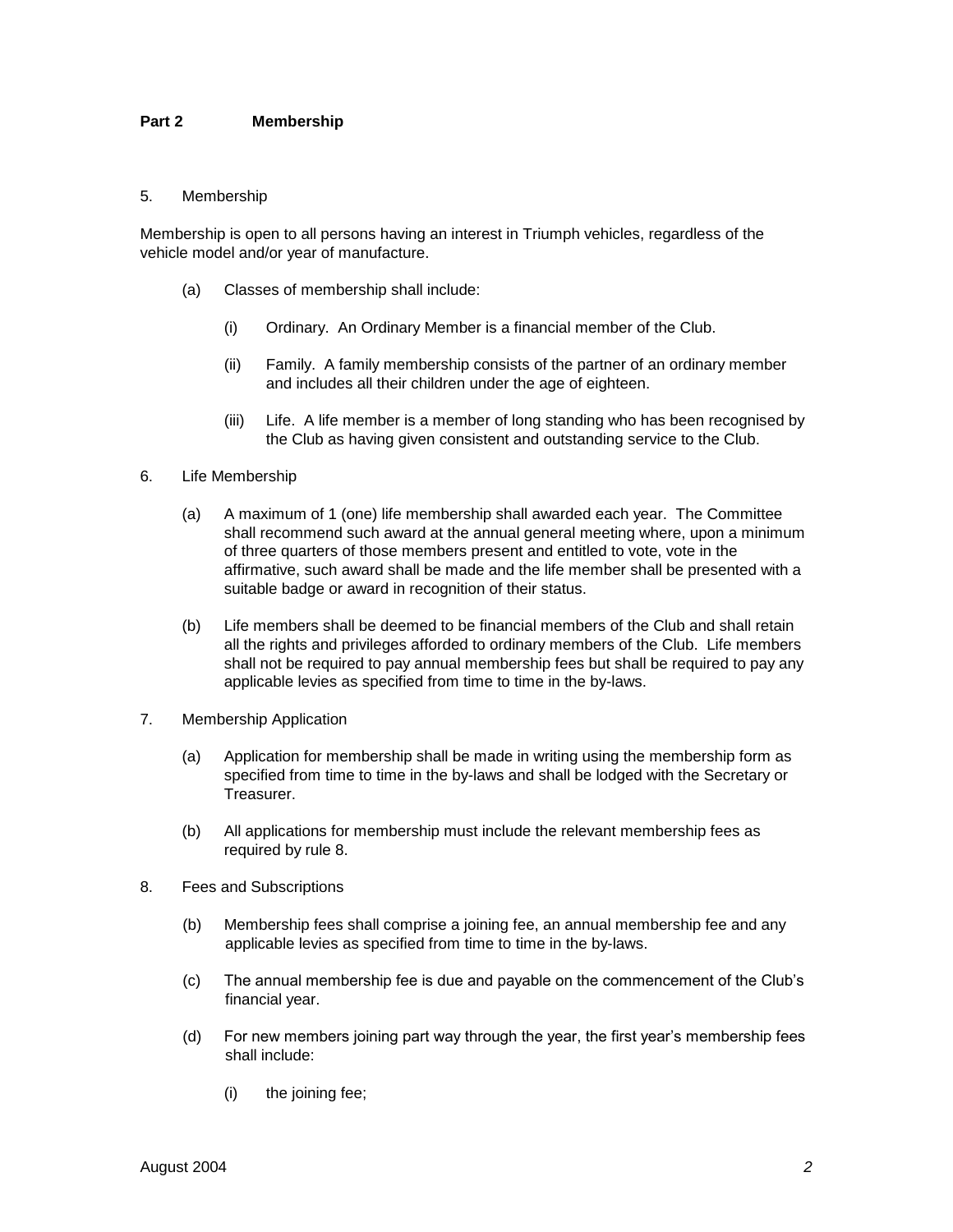- (ii) the balance of the first year calculated on a pro-rata basis; and
- (iii) any applicable levies as specified in the by-laws.

## 9. Entitlements

A right, privilege or obligation which a person has by reason of being a member of the Club is not capable of being transferred to another person and terminates upon cessation of that person's membership.

#### 10. Cessation

A person ceases to be a member of the Club if the person:

- (a) dies;
- (b) resigns their membership;
- (c) is expelled from the Club; or
- (d) fails to renew membership of the Club.
- 11. Resignation

A member is not entitled to resign from membership of the Club except in accordance with this rule.

- (a) a member who has paid all amounts payable by the member to the Club, may resign from membership of the Club by first giving at least one month's notice to the Secretary; and
- (b) where a person ceases to be a member, the Treasurer shall make an appropriate entry in the register of members recording the date on which the member ceased to be a member.
- 12. Liabilities

The liability of a member to contribute towards the payment of debts and liabilities of the Club or the costs, charges and expenses of the winding up of the Club is limited to the amount (if any) unpaid by the member in respect of membership of the Club as required by rule 7.

13. Disciplining of Members

Club members are expected to conduct themselves in a manner which brings credit to the club at all times. Where the Committee is of the opinion that a situation has arisen where a member fails to meets such standards, the discipline and appeal procedures as specified in the *Act* and *Regulations* shall apply.

- 14. General Voting Rights
	- (a) Each ordinary and life member shall be entitled to one vote on any resolution put before the membership at a meeting of the club.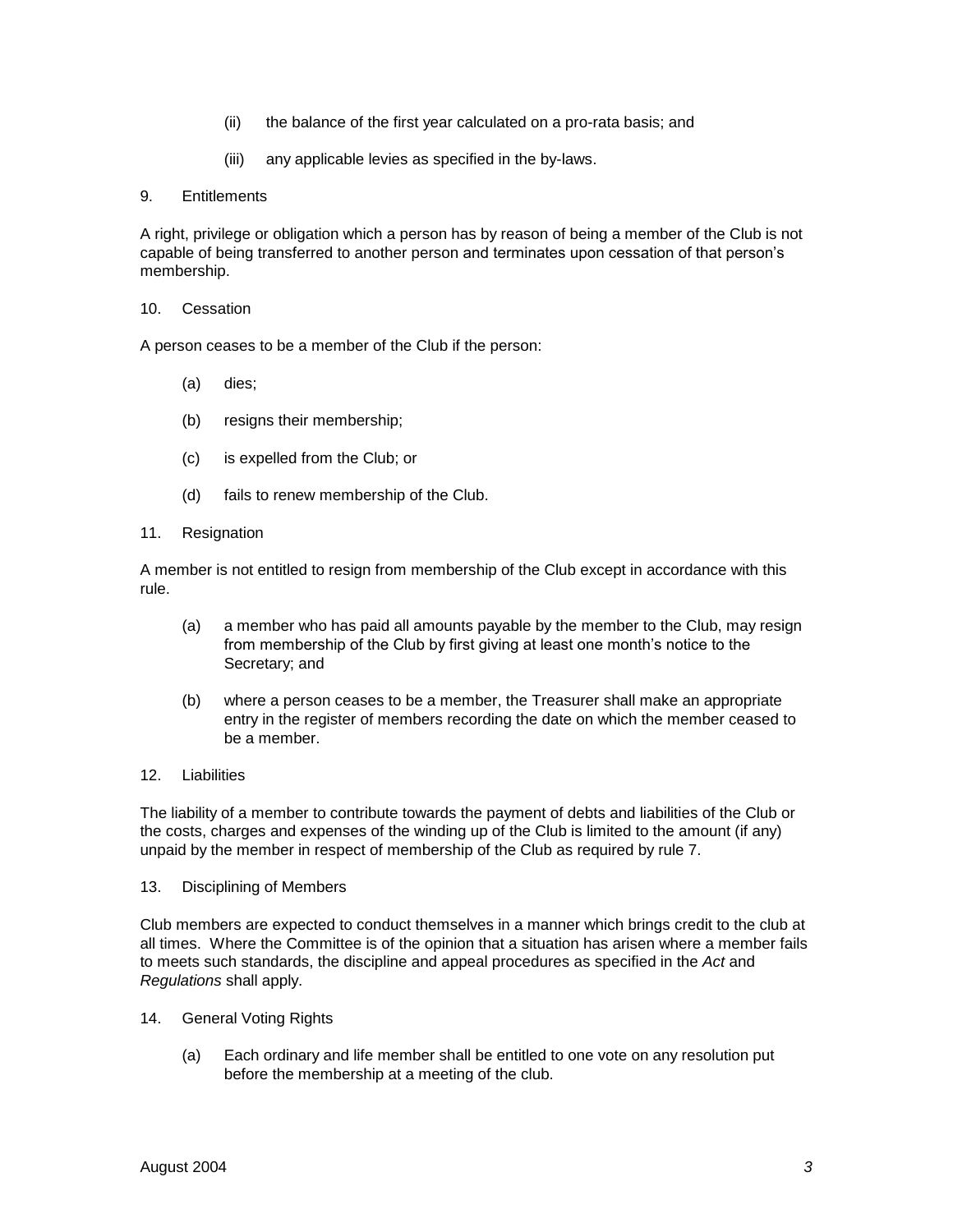- (b) The President or presiding member shall be entitled to a deliberative vote but not to a deciding vote at an annual or special general meeting. In the event of equal votes cast for or against any question, resolution or motion at an annual or special general meeting the question, resolution or motion shall be deemed to have lost.
- (c) There shall be no proxy or absentee voting.
- (d) Family members shall not be entitled to vote.

## **Part 3 Committee**

#### 15. Powers of Committee

#### The committee:

- (a) Shall control and manage the business and affairs of the Club.
- (b) May, subject to the *Act*, *Regulations* and these rules, exercise all such powers and functions as may be exercised by the Club other than those powers and functions that are required by these rules to be exercised by an annual general meeting or special general meeting of the members of the Club.
- (c) Subject to the *Act*, *Regulations* and these rules, has power to perform all such acts and do all such things as appear to the Committee to be necessary or desirable for the proper management of the affairs of the Club.
- (d) May make, repeal and amend the by-laws of the Club, not inconsistent with these rules, as they think expedient for the internal management and well being of the Club.
- (e) May co-opt the services of additional ordinary members of the club to fill specific roles and tasks. These members shall be entitled to attend Committee meetings and vote on issues put to the Committee.

#### 16. By-laws

All by-laws approved by the Committee shall be available to members upon request and:

- (a) The Secretary, upon advice from the Committee of changes made to the by-laws, shall cause notice to be provided to all members of those changes; and
- (b) Members may seek to amend the by-laws at any time by notice in writing provided to the Secretary.
- 17. Composition of Committee
	- (a) The committee shall comprise;
		- (i) the officers of the Club who shall be;
			- (A) the President;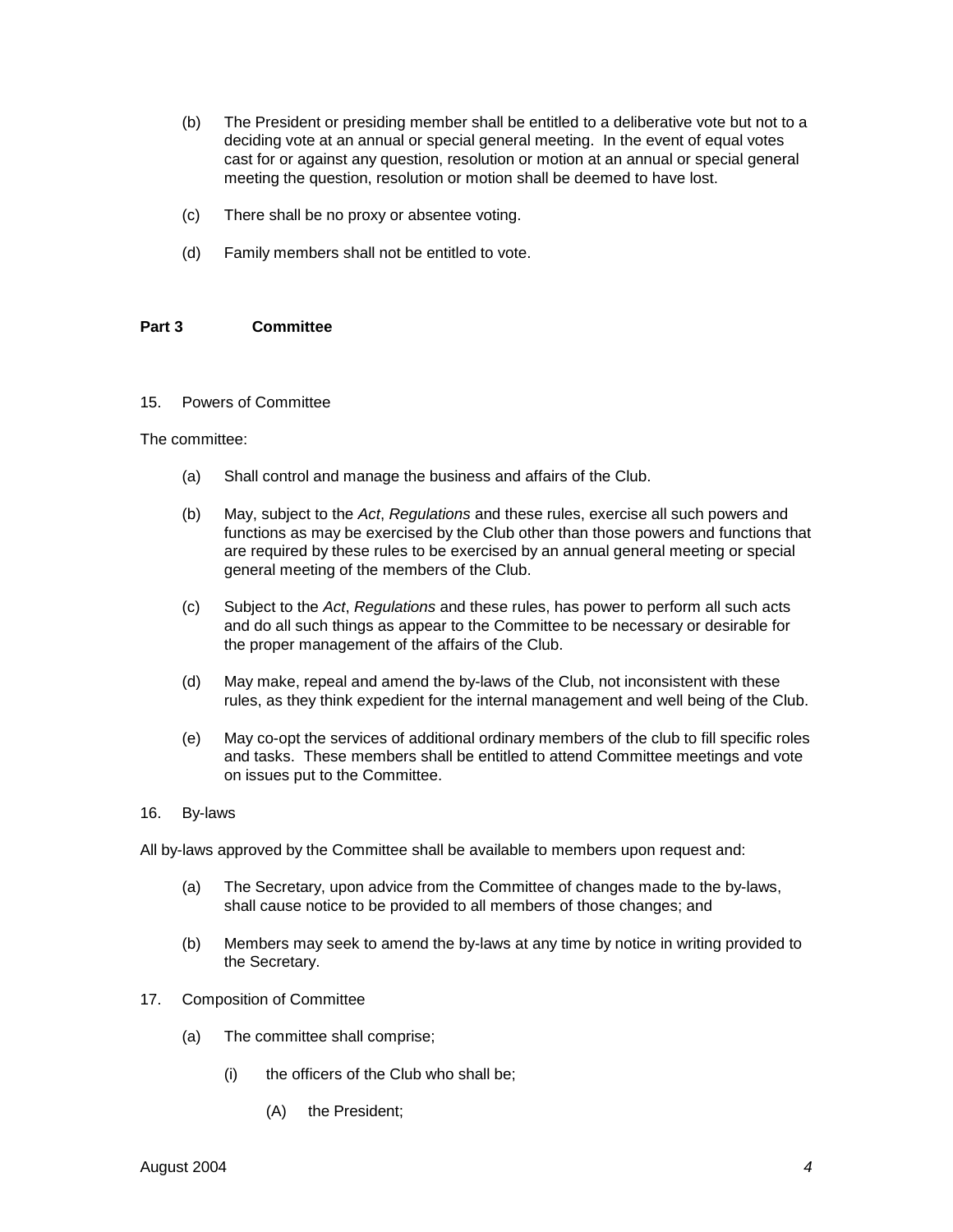- (B) the Vice-President;
- (C) the Secretary; and
- (D) the Treasurer; and
- (ii) a minimum of three (3) ordinary members.
- 18. Election of Committee
	- (a) Each Committee member shall be elected at the annual general meeting or appointed in accordance with rule 22.
	- (b) Each member of the Committee shall, subject to these rules, hold office until the conclusion of the annual general meeting following the date of the member's election, but is eligible for re-election.
	- (c) Nomination of candidates for election as officers of the Club or as ordinary members of the Committee shall be made in writing to the Secretary, signed by the nominee and duly seconded before the commencement of the annual general meeting. Nominations, duly seconded, may also be taken from the floor of the annual general meeting.
	- (d) If the number of nominations received is equal to the number of vacancies to be filled, the persons nominated shall be deemed to have been elected.
	- (e) If the number of nominations exceeds the number of vacancies to be filled, a ballot shall be held.
	- (f) The ballot for the election of officers of the Club or ordinary members of the Committee shall be conducted at the annual general meeting in such manner as the presiding member may direct.
	- (g) A person is not eligible to simultaneously hold more than one position on the Committee.
- 19. Committee Vacancies

Any elected position becomes vacant if a member:

- (a) dies;
- (b) ceases to be a member of the Club;
- (c) resigns the office by notice in writing provided to the Secretary;
- (d) is expelled form the Club;
- (e) is disqualified from office under the *Act*; or
- (f) is removed from office under rule 20.
- 20. Removal of Committee Member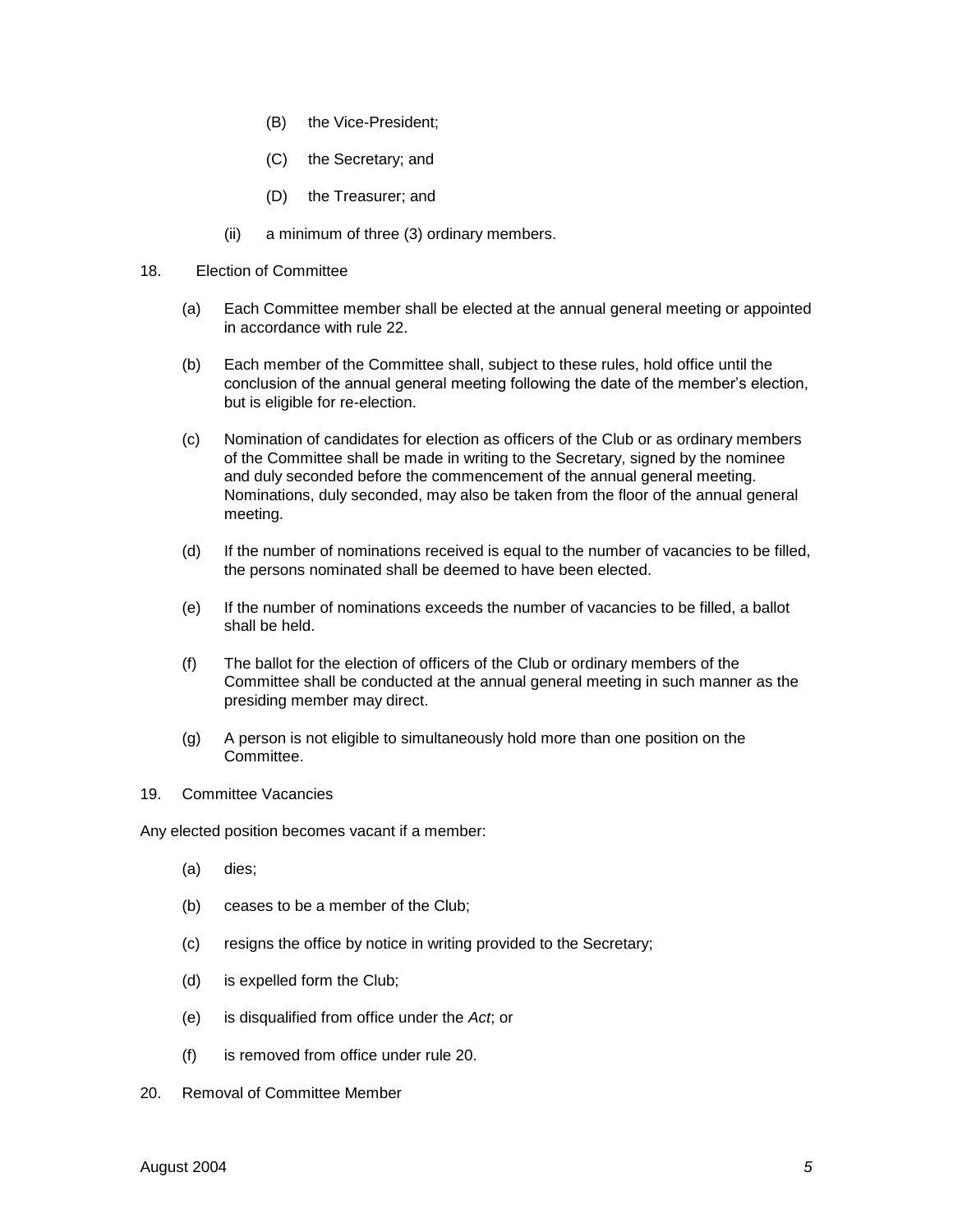The Club at a special general meeting, may by resolution, subject to the *Act*, remove any member of the Committee from the office of member of the Committee before the expiration of the member's term of office.

#### 21. Filling of Vacancy

In the event of a vacancy in the membership of the Committee, the Committee may appoint a member of the Club to fill the vacancy and the member so appointed shall hold office, subject to these rules, until the conclusion of the next annual general meeting.

# 22. Committee Meetings

- (a) The committee shall meet at least four (4) times in each year at such place and time as the President may determine.
- (b) Additional meetings of the Committee may be convened by the President or by a minimum of three (3) members of the Committee.
- (c) Oral or written notice of a meeting of the Committee shall be provided to each Committee member at least 48 hours before the appointed time for the holding of the meeting.
- (d) Notice of a meeting provided under this rule shall specify the general nature of the business to be transacted at the meeting and no other business shall be transacted without the unanimous agreement of those Committee members present at the meeting.
- (e) Any three (3) members of the Committee shall constitute a quorum for the transaction of the business of a meeting of the Committee. If no quorum is present within half an hour of the appointed time for the meeting, the meeting shall stand adjourned to another place and time as directed by the presiding member of the.
- (f) Resolution of matters or questions arising at a Committee meeting shall be determined by a majority of the votes of the members of the Committee present at the meeting.
- (g) Each member present at a meeting of the Committee shall be entitled to one vote but in the event of an equality of votes on any question the person presiding may exercise a casting vote.
- (h) At a meeting of the Committee, the President or, in the absence of the President, the Vice-President shall preside. Where both are absent, one of the remaining members of the Committee may be chosen by the members present to preside.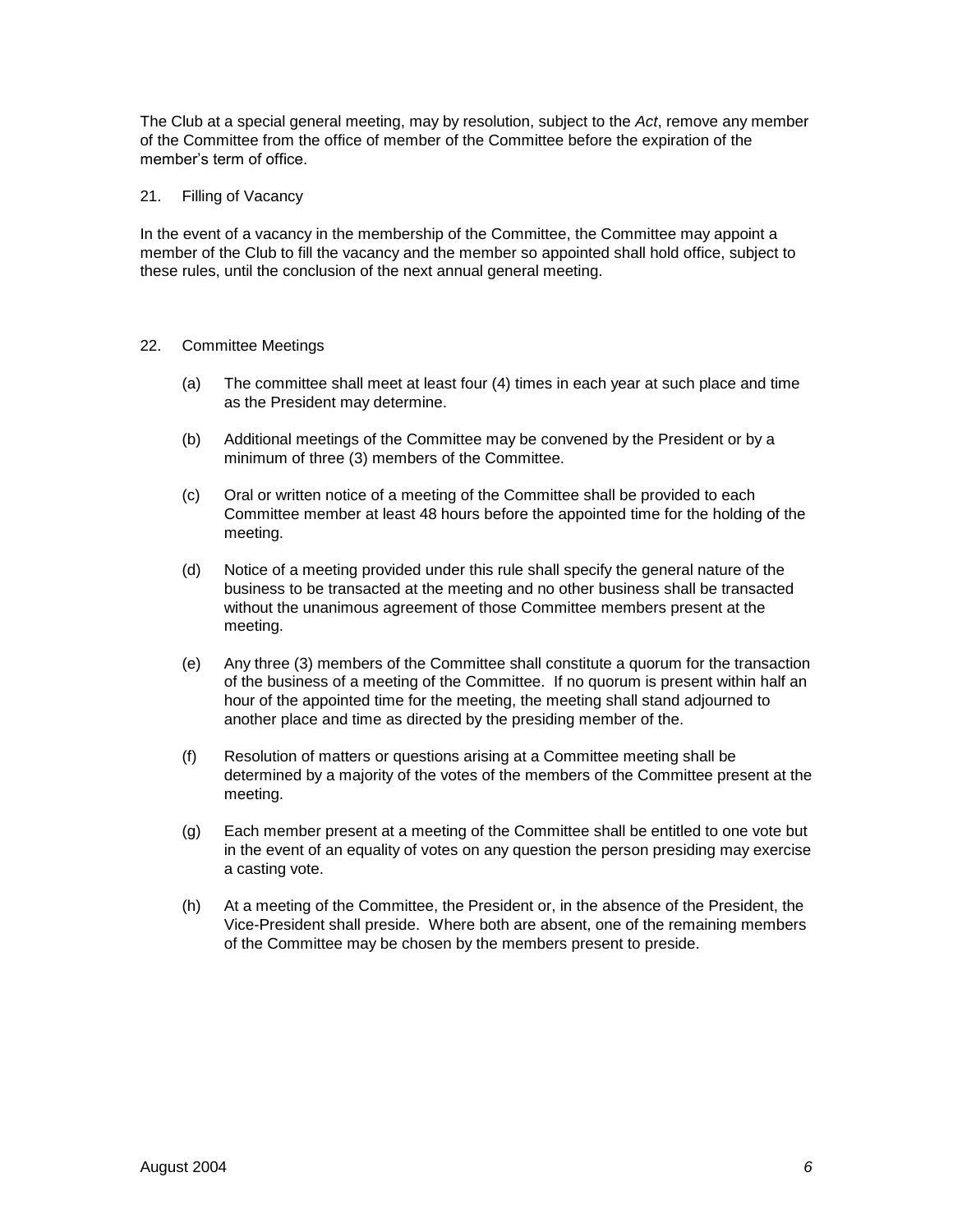#### **Part 4 Meetings**

#### 23. Categories

The Club may hold ordinary, annual and special general meetings.

24. Ordinary General Meetings

Ordinary general meetings of the Club shall be held from time to time as specified in the by-laws.

- 25. Annual General Meeting
	- (a) The Club shall convene an annual general meeting of its members by the  $30<sup>th</sup>$  of September on such day as the Committee determines.
	- (b) The annual general meeting shall be specified as such in the notice convening it.
	- (c) The ordinary business of the annual general meeting shall be;
		- (i) to confirm the minutes of the previous annual general meeting and/or of any special general meeting held since that meeting;
		- (ii) to receive from the Committee reports on the activities and transactions of the Club during the last preceding financial year;
		- (iii) to elect the officers of the Club and ordinary members of the Committee;
		- (iv) to appoint the Public Officer; and
		- (v) to receive and consider the statement of accounts and the reports that are required to be submitted in accordance with the *Act*.
	- (d) The annual general meeting may conduct special business of which notice is given in accordance with these rules.
	- (e) The President, or in the absence of the President, the Vice-President, shall preside at the annual general meeting of the Club. Should both be absent, the members present shall elect one of their number to preside at the meeting.
	- (f) A quorum for an annual general meeting shall be a minimum of 10 (ten) financial members.
- 26. Special General Meeting
	- (a) The Committee may, whenever it thinks fit, convene a special general meeting of the members of the Club.
	- (b) The Committee shall, on requisition in writing of no less than 10 (ten) members, convene a special general meeting of the members of the Club.
	- (c) The requisition for a special general meeting;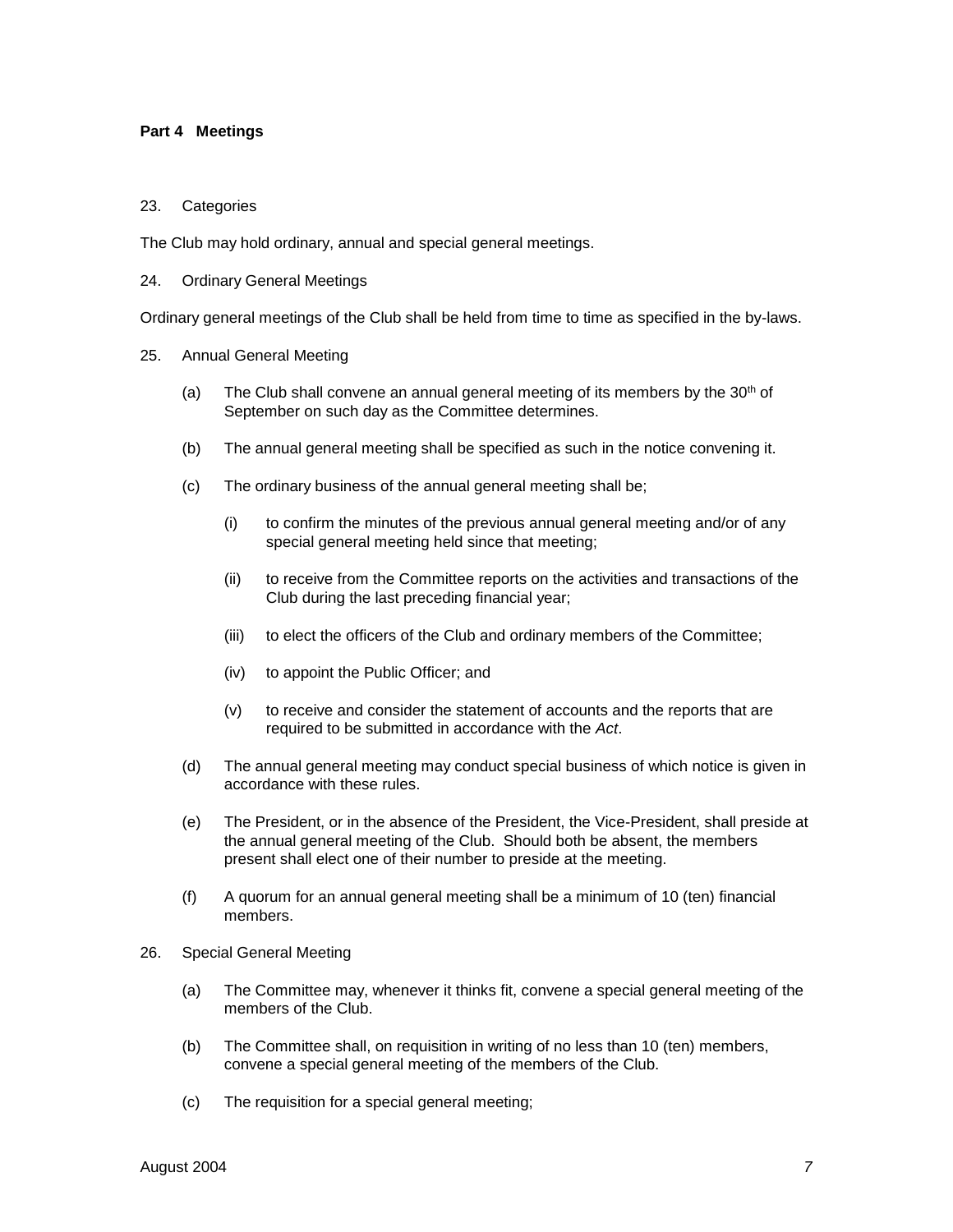- (i) shall state the purpose or purposes of the meeting;
- (ii) shall be signed by the members making the requisition;
- (iii) shall be lodged with the Secretary; and
- (iv) may consist of several documents in a similar form, each signed by one or more members making the requisition.
- (d) If the committee fails to convene a special general meeting within one month after the date on which a requisition of members for the meeting is lodged with the Secretary, any one or more of the members who made the requisition may convene a special general meeting to held no later than 3 (three) months after that date.
- (e) A special general meeting convened by a member or members referred to in rule 26 (d) shall be convened as nearly as is practicable in the same manner as special general meetings convened by the Committee and all reasonable expenses incurred in convening the meeting shall be refunded by the Club to the person or persons incurring such expenses.
- (f) Except where the nature of the business proposed to be dealt with at a special general meeting requires a special resolution of the Club, the Secretary shall, at least 14 days before the date to be fixed for the holding of the special general meeting, cause to be sent by prepaid post to each member at the member's address appearing in the register of members, a notice specifying the place, date and time of the meeting and the nature of the business proposed to be conducted at the meeting.
- (g) Where the nature of the business proposed to be dealt with at a special general meeting requires a special resolution, the secretary shall, at least 21 days before the date fixed for the holding of the special general meeting, cause notice to be sent to each member in the manner provided in rule 26 (f) specifying, in addition to the matter required under that rule, the intention to propose the resolution of a special resolution.
- (h) No business other than that specified in the notice convening a special general meeting shall be transacted at the meeting except, in the case of an annual general meeting, business may be transacted under rule 25 (c).
- (i) A member desiring to bring any business before a special general meeting may give notice in writing of the nature of that business to the Secretary who shall include that business in the next notice calling a special general meeting given after receipt of the notice from the member.
- (j) No item of business shall be conducted at a special general meeting unless a quorum of members entitled under these rules to vote is present during the time the meeting is considering that item.
- (k) Twenty (20) members, being members entitled under these rules to vote at a special general meeting, constitute a quorum for the transaction of the business of a special general meeting.
- (l) The President, or in the absence of the President, the Vice-President, shall preside at a special general meeting of the Club. Should both be absent, the members present shall elect one of their number to preside at the meeting.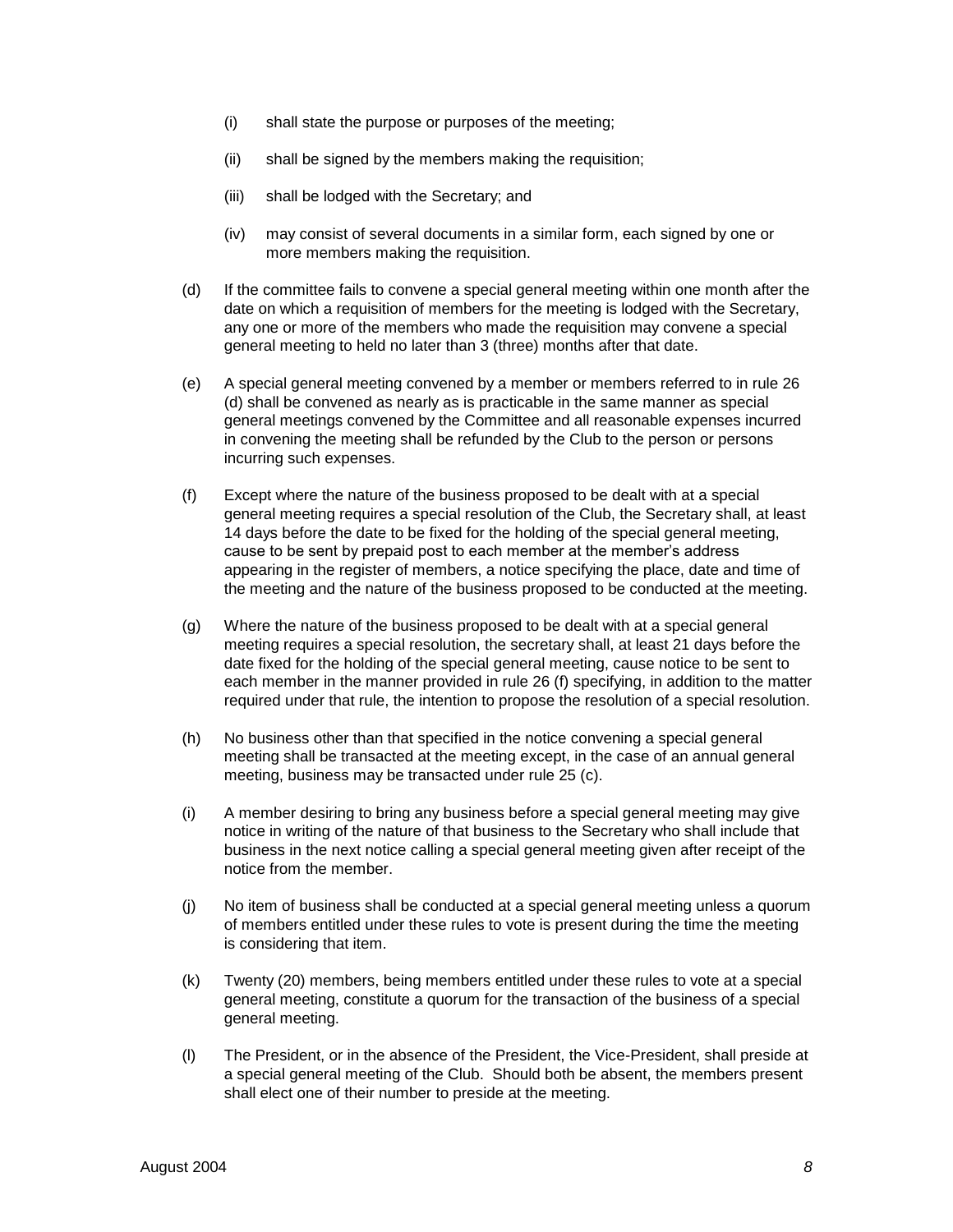- (m) If within 30 minutes after the appointed time for the commencement of a special general meeting a quorum is not present, the meeting if convened at the request of members, shall be dissolved and in any other case, adjourned to another place and time as specified by the person presiding at the meeting at the time of the adjournment.
- (n) The person presiding at a special general meeting at which a quorum is present may, with the consent of the majority of members present at the meeting, adjourn the meeting from time to time and place to place, but no business shall be transacted at an adjourned meeting other than the business left unfinished at the meeting at which the adjournment took place.
- (o) Where a meeting is adjourned for 14 days or more, the Secretary shall give written or oral notice of the adjourned meeting to each member of the Club stating the place, date and time of the meeting and the nature of the business to be transacted at the meeting.
- (p) Except as provided in rule 26 (n) and rule 26 (o), it is not necessary to give notice of an adjournment or of the business to be transacted at an adjourned meeting
- (q) If at the adjourned meeting a quorum is not present within 30 minutes after the time appointed for the commencement of the meeting, the members present, being not less than fifteen (15) members entitled under these rules to vote at a special general meeting, shall be a quorum.
- (r) A question arising at a special general meeting shall be determined on a show of hands and unless before, or on the declaration of, the show of hands a poll is demanded, a declaration by the presiding member that the resolution has, on the show of hands, been carried or carried unanimously or carried by a particular majority or lost, and an entry to that effect in the Minutes of the Club shall be evidence of the fact without proof of the number or proportion of the votes recorded in favour for, or against, the resolution;
- (s) If at a special general meeting a poll is demanded by not fewer than 3 (three) members, it shall be taken at that meeting in such a manner as the presiding member may direct and the resolution of the poll shall be deemed to be a resolution of the meeting on that question;
- (t) A poll that is demanded on the election of the person to preside at the meeting or to the question of an adjournment, shall be taken immediately, or in any other case, shall be taken in such manner and at such time before the close of the meeting as the person presiding may direct;
- (u) Voting at any special general meeting shall be in accordance with rule14.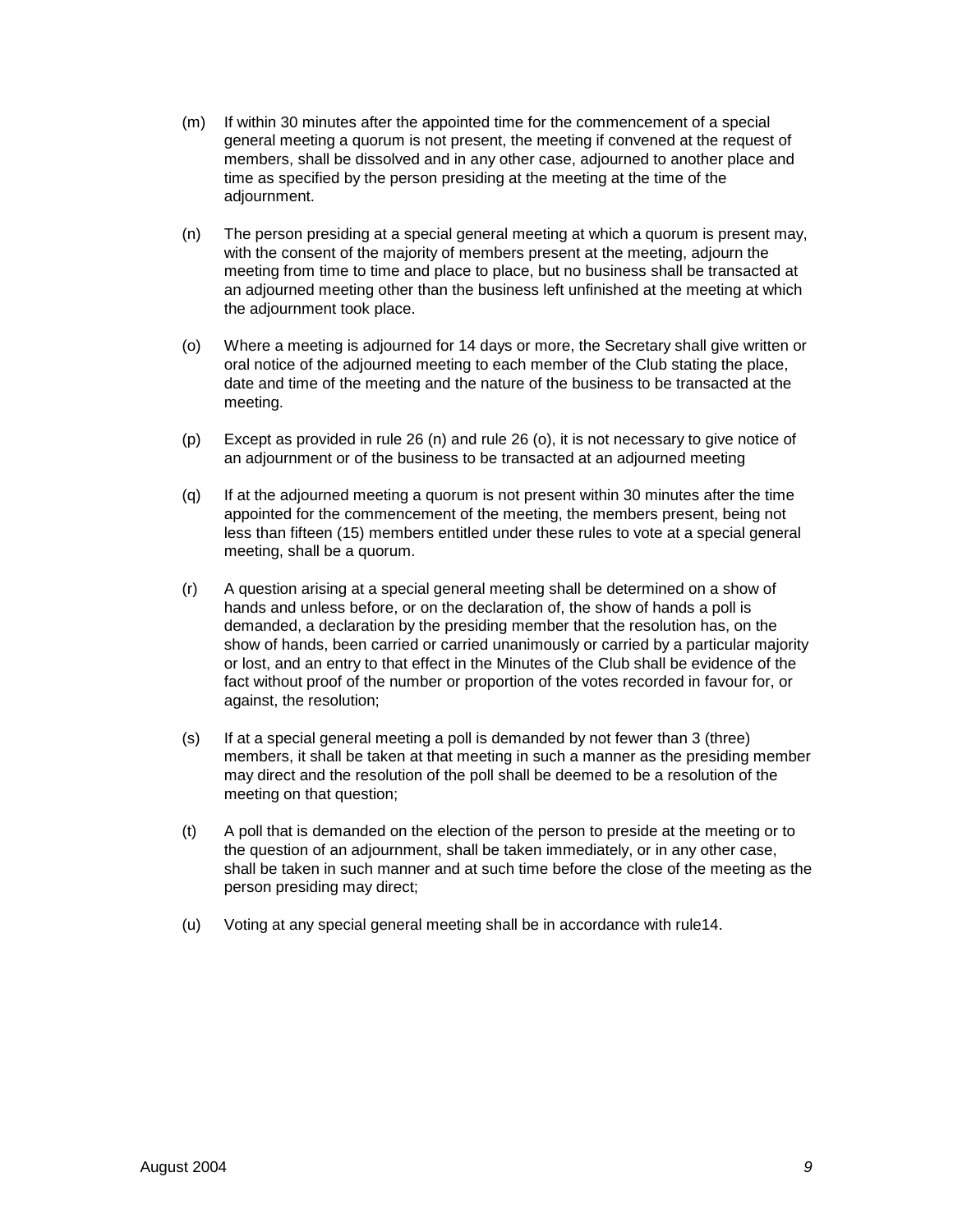## **Part 5 Miscellaneous**

## 27. Financial Aspects

- (a) The funds of the Club shall be derived from joining fees, annual membership fees, levies, donations and, subject to the *Act*, such other sources as the Committee determines.
- (b) All moneys received by the Club shall be deposited as soon as practicable to the credit of the Club's bank account and appropriate receipts issued as soon as practicable after receiving such money.
- (c) The joining fee, annual membership fees and any levies shall be specified from time to time in the by-laws.
- (d) Subject to any resolution passed by the Club, the funds of the Club shall be used for the objects of the Club in such a manner as the Committee determines.
- (e) All cheques, drafts, bills of exchange, promissory notes and other negotiable instruments shall be signed by any two (2) Officers of the Club .

## 28. Financial Year

The financial year means the year ending on 30 June.

#### 29. Common Seal

The common seal of the Club shall be kept in the custody of the Secretary and shall not be affixed to any instrument except by the authority of the Committee. Affixing of the common seal shall be attested by the signatures of two (2) officers of the Club.

#### 30. Public Officer

- (a) At each Annual General Meeting the Club shall appoint a Public Officer.
- (b) The Public Officer may simultaneously be a member of the committee.
- (c) Incumbent Public Officers are eligible for re-appointment.
- 31. Special Resolution

A resolution of the Club shall be taken to be a special resolution if;

- (a) It is passed at a meeting of the Club where notice of intention to propose a special resolution has been provided to members in accordance with rule 26; and
- (b) It is passed by no less than three quarters of the votes of those members present and entitled to vote.